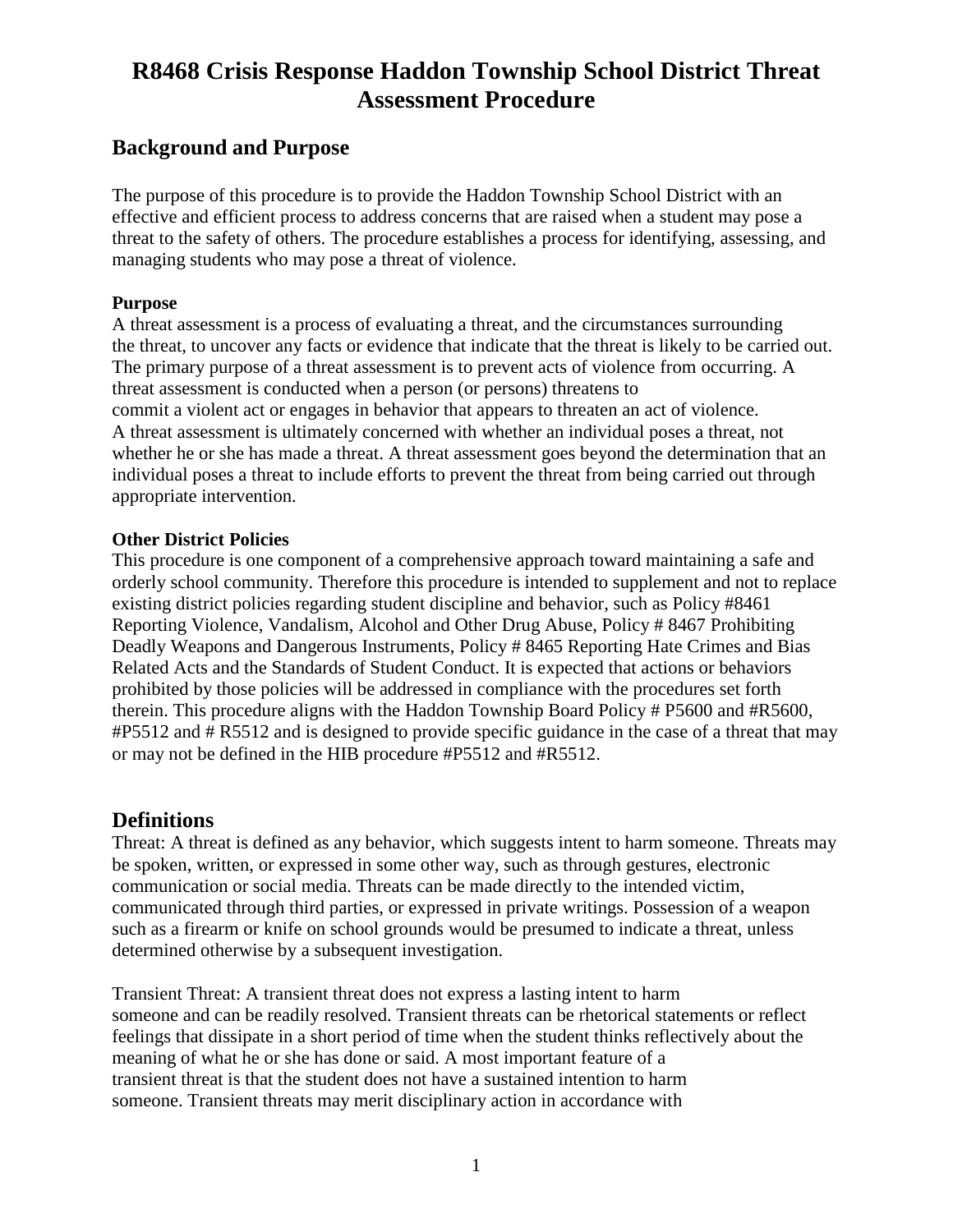other school policies, but there is no need to take proactive action to prevent an imminent act of violence.

Substantive Threat: A substantive threat is serious in the sense that it represents a continued risk of harm to someone beyond the circumstances, which precipitated the report. If there is doubt whether a threat is transient or substantive, the threat shall be treated as substantive under this procedure.

#### **Threat Assessment Team Coordinator**

A Threat Assessment Team Coordinator (TAC) shall be appointed by the Superintendent as the lead point of contact. The TAC will usually be the school principal or assistant principal. The TAC will gather and analyze information needed for threat assessment.

#### Threat Assessment Team

A Threat Assessment Team (TAT) shall be appointed by the Superintendent to conduct threat assessments and make recommendations about the appropriate course of action to the Superintendent.

The three major functions of the TAT are:

- $\triangleright$  identification of a student(s) who may pose a threat;
- $\triangleright$  assessment of the risks of violence posed by the student(s) at a given time; and
- $\triangleright$  management of both the student(s) and the risks that he/she/they may present to the school community.

A standing Threat Assessment Team shall be appointed by the Superintendent to Include:

- Threat Assessment Team Coordinator (TAC) (principal or designee) \*
- $\triangleright$  School Psychologist<sup>\*</sup> and/or
- Director of Special Services\*
- $\triangleright$  County Mental Health Specialist (if appropriate)
- $\triangleright$  School Counselor\*
- $\triangleright$  School Resource Officer (if available) Police may not be present without parent/guardian for students under 18 years of age.

\* required for a Threat Assessment

Each member of the TAT shall recommend for approval by the Superintendent a designee who shall serve in their place in the event that the member is unavailable. All members of the TAT shall participate in Threat Assessment designated training.

Threat Assessment Reporting Process and Protocol

1. Members of the school community are encouraged to report any behaviors that raise concerns regarding an individual's propensity to harm others. The conduct giving rise to the concern need not be witnessed by the individual making the report. Faculty and staff who receive reports of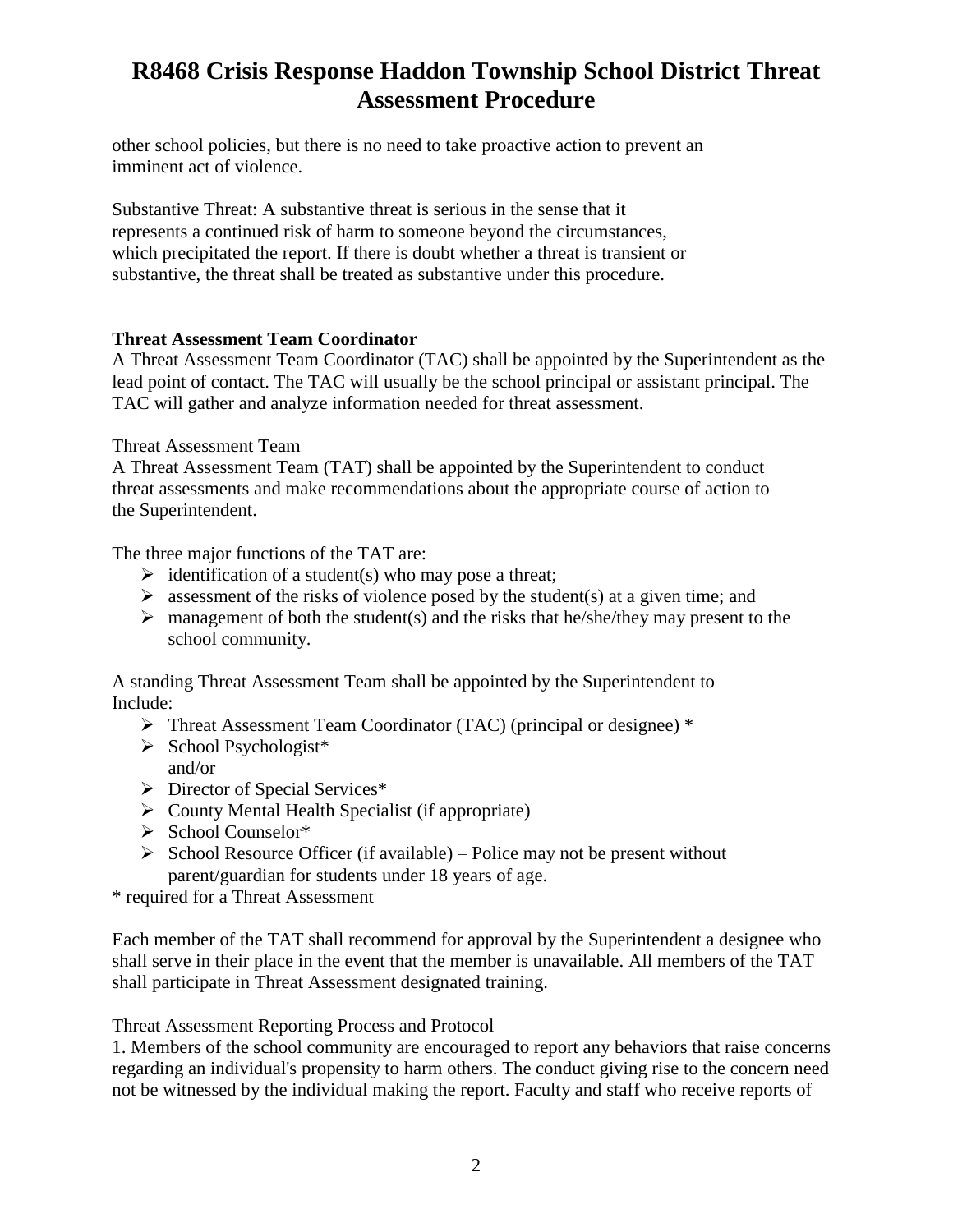threatening conduct shall notify the TAC. (If an incident occurs that results in physical harm to an individual, damage to property, involves the possession of a weapon, or poses an imminent danger to person or property, employees should remove themselves and students from the immediate danger and immediately contact Public Safety or call 911 in accordance with school procedure.)

2. The TAC will conduct a preliminary inquiry to determine whether a transient or substantive threat exists. The Student Threat Documentation Form will be used. The TAC will consult with school staff as needed to complete the form, which will establish whether the threat is transient or substantive. In the event of a transient threat the TAC will take steps to bring it to a resolution, ex. student apology, conflict resolution session, code of conduct, on-going monitoring or intervention (s).

3. If it is determined through the initial inquiry that a substantive threat may exist, the TAC will activate the entire TAT. The TAT will conduct a threat assessment inquiry which may include a mental health evaluation and determine an appropriate course of action including developing and implementing crisis management and intervention protocols. The TAT shall report the findings and recommendations to the Superintendent.

4. Individuals who have been charged with a criminal offense that raises a concern for individual and/or school safety may be subject to a TAT inquiry as a condition of resuming or continuing participation in school activities. This shall apply regardless of whether or not the alleged offense occurred on campus, off campus or at a school sponsored activity.

#### **Threat Assessment Recommendations and Consequences**

The TAT may also make other recommendations, which may include, but are not limited to, a plan to:

- $\triangleright$  provide support, guidance and/or monitoring of the student(s) accused of making a threat;
- $\triangleright$  provide support, guidance and/or monitoring to students and employees who may be or feel at risk;
- $\triangleright$  control and contain the situation to prevent danger;
- $\triangleright$  follow-up to evaluate the effectiveness of intervention

#### **Confidentiality**

Confidentiality of all reports and of student and staff information will be preserved to the greatest extent possible, understanding that the district has an obligation to conduct an inquiry and, in appropriate cases, to share information to protect the safety of the school community and others. All members of the school community involved in an inquiry are also expected to maintain confidentiality, understanding that they may impair the inquiry by divulging information to persons outside of the process. All inquiries and reporting of findings will be conducted in compliance with state and federal confidentiality laws and in accordance with the procedures set forth by the Camden County Prosecutor's Office.